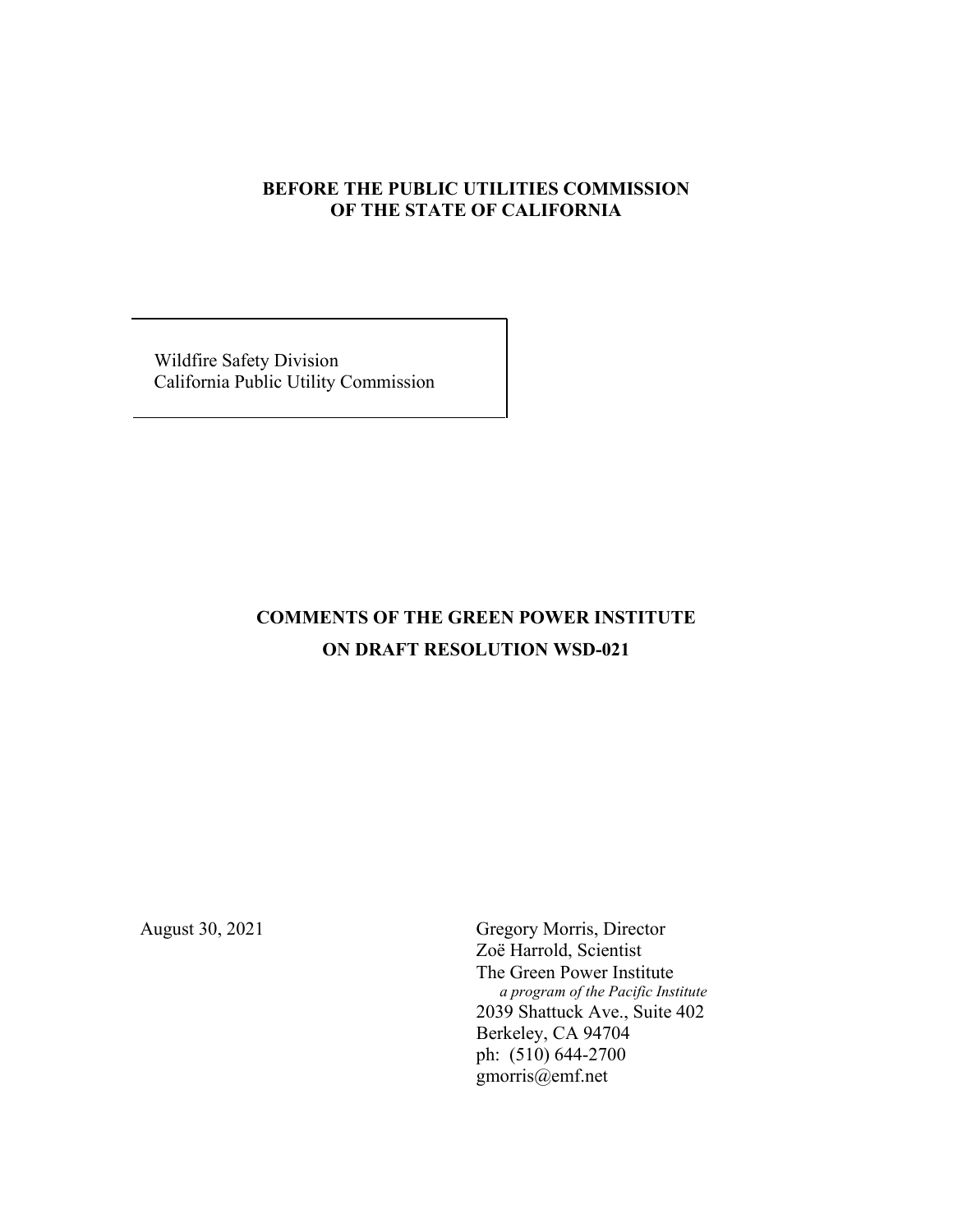# **COMMENTS OF THE GREEN POWER INSTITUTE ON DRAFT RESOLUTION WSD-021**

Pursuant to instructions in the August 9, 2021, cover letter accompanying WSD-21 – 2021 Wildfire Mitigation Plan Update of Pacific Gas & Electric Company, the Green Power Institute, the renewable energy program of the Pacific Institute for Studies in Development, Environment, and Security (GPI), provides these *Comments of the Green Power Institute on Draft Resolution WSD-021*.

California's current, record setting wildfires are a stark reminder of the implications of risk and ignition events and the imperative for advancing utility wildfire risk mitigation. As the WSD resolutions recognize, wildfire risk mitigation is and will remain an ongoing process that requires stepwise approval that is accompanied by constant improvement. GPI generally supports Resolution WSD-021 approving PG&E's 2021 WMP update with key areas and issues for improvement going forward. We further look forward to descriptions of substantive updates in PG&E's forthcoming Change Orders and 2022 WMP annual filing, including plans to underground 10,000 miles of overhead lines in HFTD and a new system hardening decision making framework.

# **Risk modeling and transparent model vetting**

GPI strongly supports key areas for improvement that address Risk Assessment and Mapping (Section 5.1) including wildfire risk model alignment and vetting. Key areas for improvement, PGE-21-01 and PGE-21-04 are applicable as a subset of the broad directive PGE-21-02 that requires IOUs to align their wildfire risk models. GPI agrees that PGE-21- 01 and -04 have merit as independent key areas of improvement. However, tracking progress on these and other wildfire risk mitigation method improvements outside of the mandated risk modeling working group (WG) may present challenges. GPI recommends adding guidance that responses and adjustments regarding PGE-21-01 and -04 should be discussed in the risk model working group and included in WG reports as well as in the November 1, 2021, progress report and the annual 2022 WMP Update filing. GPI also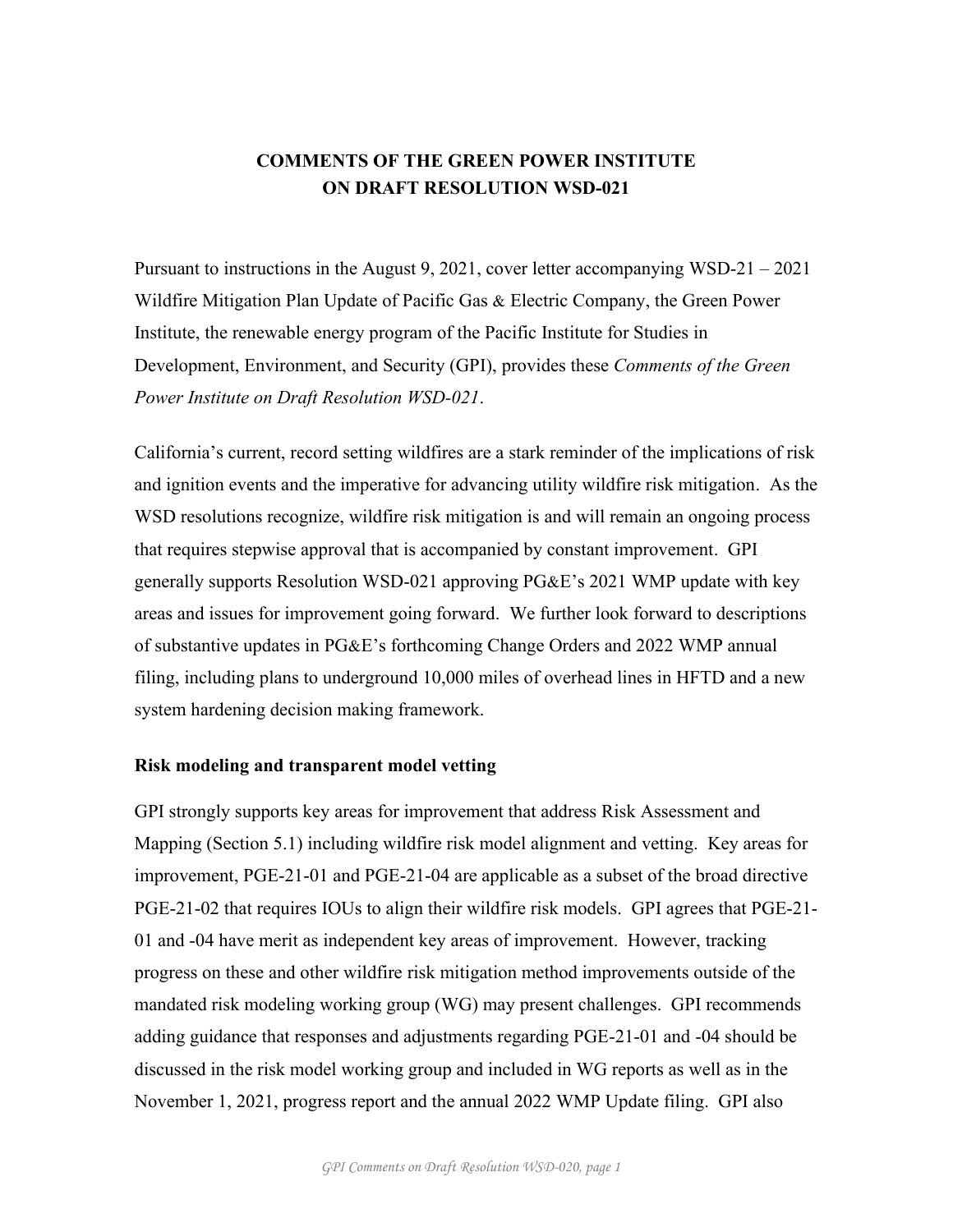respectfully requests to be added as a contributor to WSD-021 Action Statement stakeholder input regarding: "The risk models should be subject to verification (MGRA,) (WSD-021 Action Statement )"; consistent with our comments on and the associated revisions to WSD-019 and WSD-020.

GPI also supports PGE-21-05 regarding PG&E's lack of progress on a granular PSPS risk model. We further recommend establishing a second joint IOU working group to develop and align PSPS risk modeling methods parallel to the wildfire risk modeling working group.

While weather patterns, system design and therefore PSPS thresholds may vary between utilities, the general parameters that determine utility PSPS risk (e.g. climate, weather, granular fire risk) are similar. It follows that granular PSPS risk mapping methodologies can and should generally align between the three IOUs.

The progression from three disparate IOU-designed models towards model alignment is a common occurrence for IOU modeling capabilities across numerous CPUC proceedings. This trend now includes the WMP with the stipulation that the IOUs develop a more unified granular wildfire risk modeling and model vetting method via a working group. This process typically takes years of independent development followed by similar timeframes for model alignment, and stakeholder/third-party vetting. GPI recommends progressing directly to the joint development of granular PSPS models by all three IOUs via a working group, versus having PG&E independently invest substantial modeling resources on developing a PSPS method that will inevitably benefit from co-development and/or alignment with SCE and SDG&E. Notably, WSD-021 recognizes that PG&E is behind the other IOUs in terms of the risk assessment and mapping maturity model ranking. It follows that PG&E's timeline for developing granular PSPS risk models characterized by advanced maturity model rankings is and may continue to be similarly stunted. Skipping the independent development phase may accelerate PGE's path to implementing a working, granular PSPS model that can benefit ratepayers by effectively guiding mitigation initiatives that target and reduce PSPS occurrences.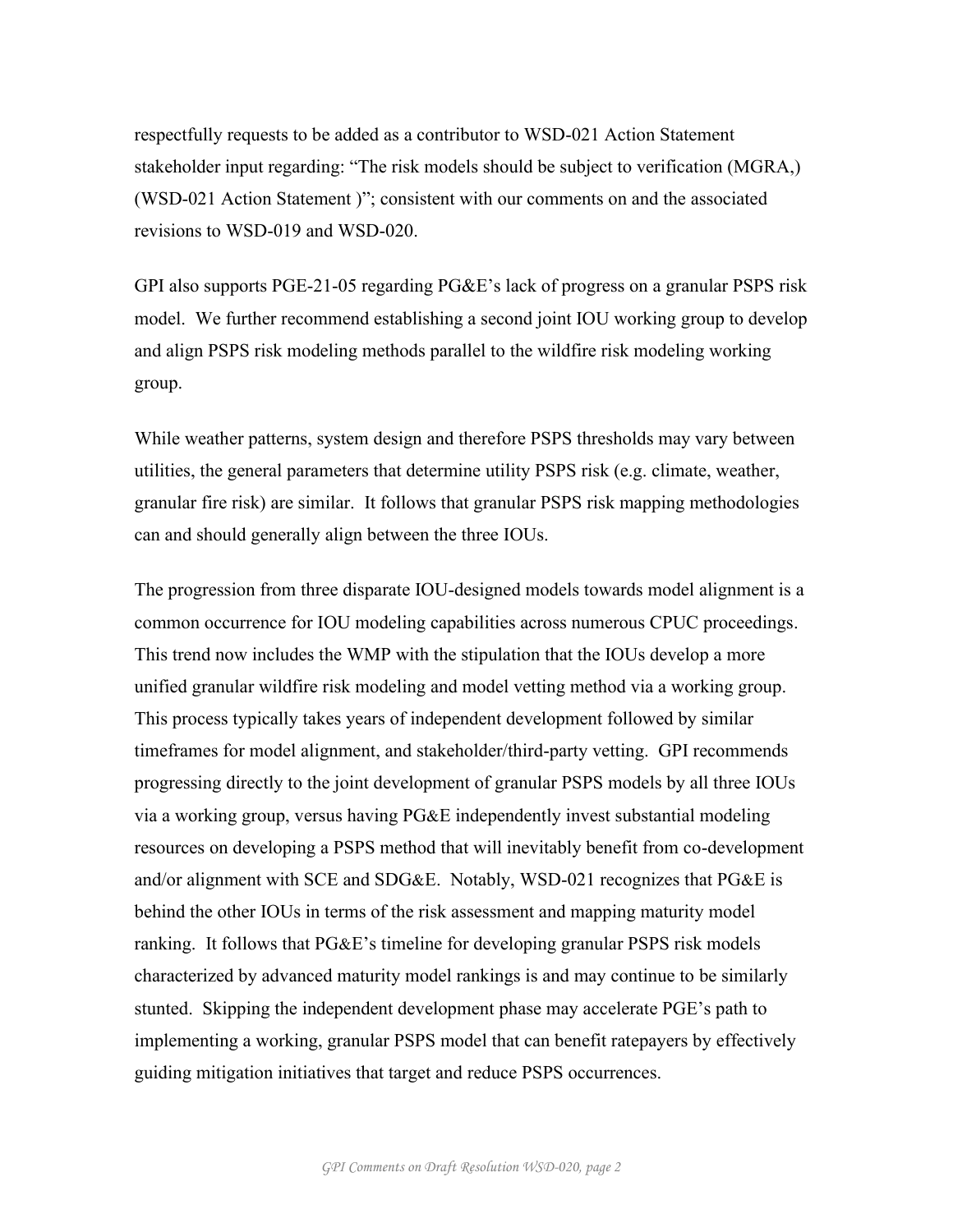GPI appreciates and supports the discussion of the third-party evaluation in the WSD-021 Action Statement, especially regarding the use of ignition versus outage data to train ignition risk models:

One particular area of improvement listed by the third-party evaluator was to analyze using outage data instead of ignition data in order to train its models. The third-party points out "the smaller ignition dataset raises concern about the statistical power of the models trained on them. If there are too few ignitions to deliver a good model fit, it will fail to accurately predict on out of sample data (new locations, future years, etc.)."

The third-party report, demonstrates that areas with high ignition rates do not necessarily correlate to areas of high outage rates. However, due to the high volume of data points needed to reduce bias when implementing machine learning, SCE currently uses outage data in order to garner more accurate output from its model for ignition risk. PG&E's use of only ignition data to train its model weighs more heavily on the parameters in which an event would lead to an ignition as opposed to the cause of the event.

This recommendation aligns with our concerns in opening comments on PG&E's 2021 WMP Update regarding the use of ignition versus outage input data for their wildfire risk model and the potential statistical power limitations of using a smaller dataset. We also agree with the assessment that training a model on outage data versus ignition data has different forecasting implications, where ignition data inherently include more wildfire risk drivers/parameters (e.g. fuel type and presence, fuel moisture, temperature) that overlap with inputs to the consequence model. Using outage data, or risk events, as the risk model input will not only increase the statical power of the model, it will also decouple the ignition probability model from environmental conditions to instead rely on consequence modeling and associated environmental data inputs to drive this aspect of the model output. This may be an important model capability that better allows for forward looking climate impacts on granular wildfire risk mapping. That is, by separately modeling ignition probability based first on outage events (e.g. wire down, contact from vegetation etc.), these models can then layer in changing environmental conditions based on longterm climate modeling to anticipate regional shifts in or expansions of wildfire risk. Wildfire models with more forward-looking capabilities based on *anticipated* changes in environmental conditions and therefore risk, can inform *preemptive* expansion of wildfire risk mitigation initiatives in regions that may not yet register as high wildfire risk.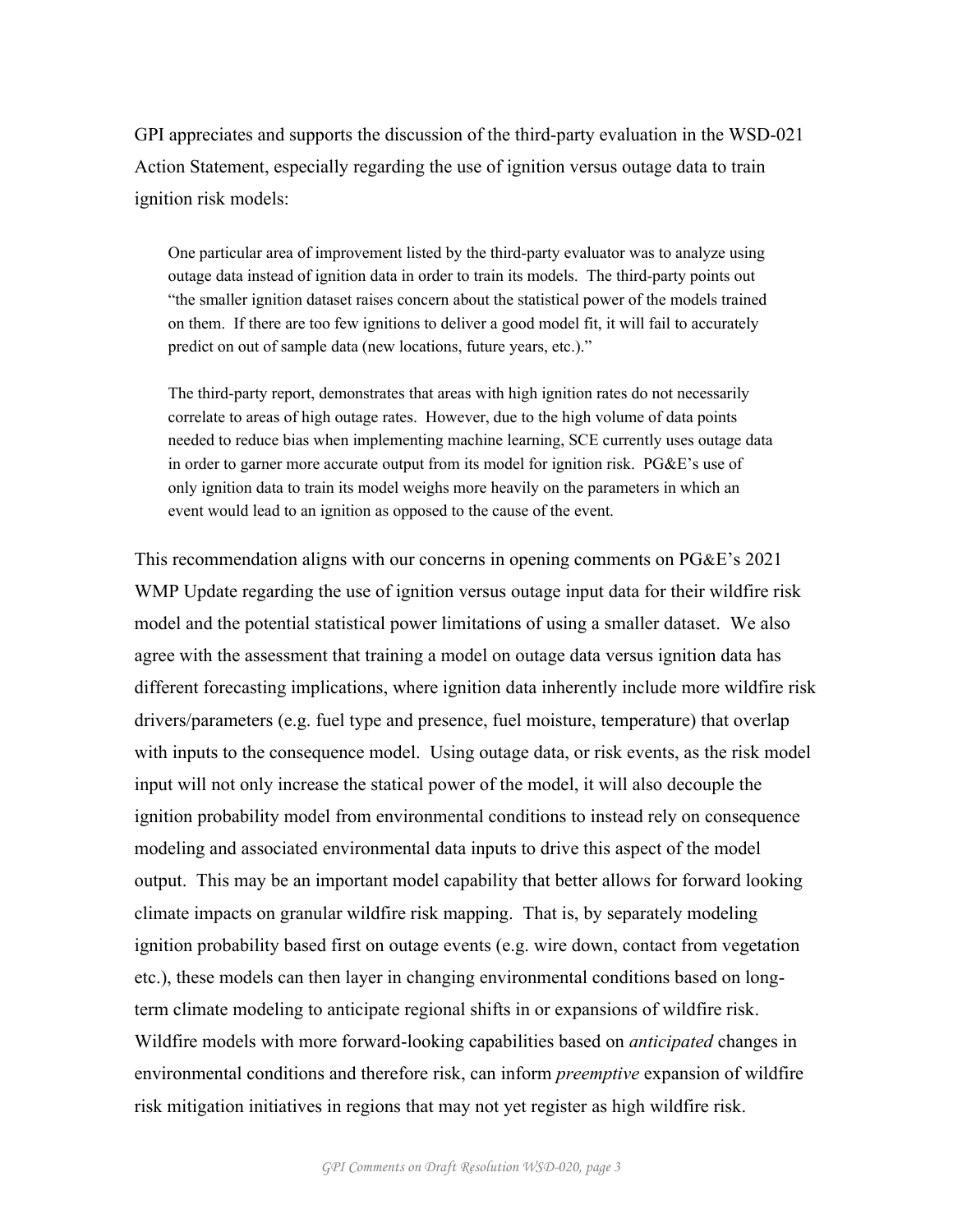GPI fully supports the related key areas for improvement in PGE-21-04 and -06 to "Address discrepancies between its input data sets and those of peer utilities" and "Provide an update on progress made on each of the third-party's recommendations," respectively. These key areas for improvement will likely overlap with wildfire risk model alignment in the mandated working group. GPI supports requiring early updates from PGE on these issues and further encourages the forthcoming working group to address these issues in additional detail and scrutiny. GPI also recommends exploring the option of a formal and ongoing third-party wildfire risk model evaluation cycle that will guide ongoing model refinement based on updated model methodologies and wildfire science for years to come.

## **Egress, ingress models and consideration (Section 5.1 risk modeling and assessment)**

Based on our review of the 2021 WMP Updates and direct ingress/egress line of questioning at the IOU 2021 WMP Update workshop, all IOUs are now using a post-risk modeling approach to considering egress and ingress routes in their wildfire mitigation planning. PG&E appeared to be the only IOU that attempted to directly model ingress/egress in their wildfire risk model in 2020, which they reported failed and was therefore removed in favor of what appeared to be a post risk model consideration more similar to SCE and SDG&E's approach. Despite indications that all three IOUs are considering ingress and egress routed as post-risk modeling considerations, versus integrated into the risk models, only WSD-021 calls for methodological clarification from PG&E:

ISSUE: PG&E's new model does not include egress as an input (in contrast to its previous wildfire risk model, which did include egress as an input). PG&E instead relies on subject matter expertise to account for egress when determining how to prioritize system hardening projects.

REMEDY: PG&E must provide an update on its development of a methodology to accurately measure and account for egress or explain how it accounts for egress in determining which circuits segments to prioritize for mitigation (WSD-021 Action Statement, p. 47).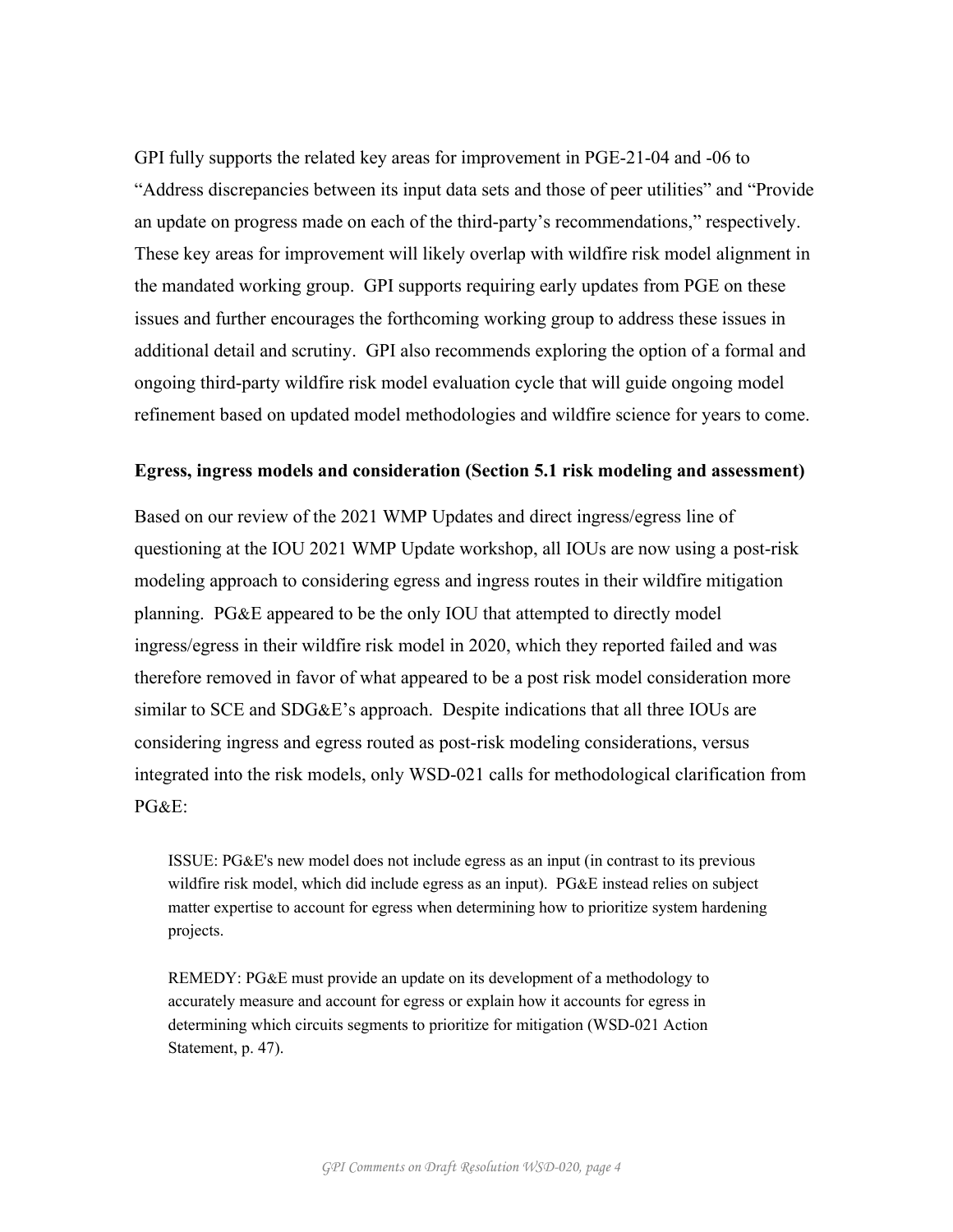GPI agrees that there is a need for additional information on how ingress and egress route considerations are factored into risk modeling and granular risk mitigation integration. However, we strongly recommend that this requirement be extended to all IOUs. That is, none of the three IOUs provide an adequate description of how they factor in egress and ingress routes in their granular risk models or post-modeling risk mitigation implementation decisions.

## **Section 5.3. Grid Design and System Hardening**

PG&E progress to date identified in WSD-021 section 5.3 states:

PG&E analyzes circuit segments across multiple initiatives, including vegetation management and system hardening. In 2021, PG&E plans to avoid overlapping initiatives, stating: "PG&E's System Hardening and EVM program leads are working together to avoid overlap between the two programs over the next 3 years, where reasonable, based on where System Hardening work is planned." This further demonstrates that PG&E is working to tailor its initiative selections to the optimal solution for each CPZ, instead of choosing overarching initiatives that may overlap in benefits and therefore not provide the most efficient use of resources. (WSD-021, p. 55-56)

GPI is concerned that this statement makes the assumption that PG&E is capable of assessing the incremental RSE and other quantitative and qualitative benefits (or lack thereof) of overlapping wildfire mitigation initiatives. To our knowledge none of the IOUs are capable of multi-mitigation risk reduction and cost-benefit analysis. Other evidence that PG&E's efforts to reduce mitigation overlap may not necessarily signify an optimal strategy is the ongoing lack of conclusive field-based risk mitigation data for covered conductor deployment. Without data like these it remains to be seen whether and how overlapping risk mitigation initiatives have additive risk mitigation, or fail to provide incremental risk mitigation. GPI recommends removing this progress statement until PG&E and the utilities are able to evaluate and quantify the risk mitigation value of overlapping initiatives (e.g. VM and grid hardening deployed together).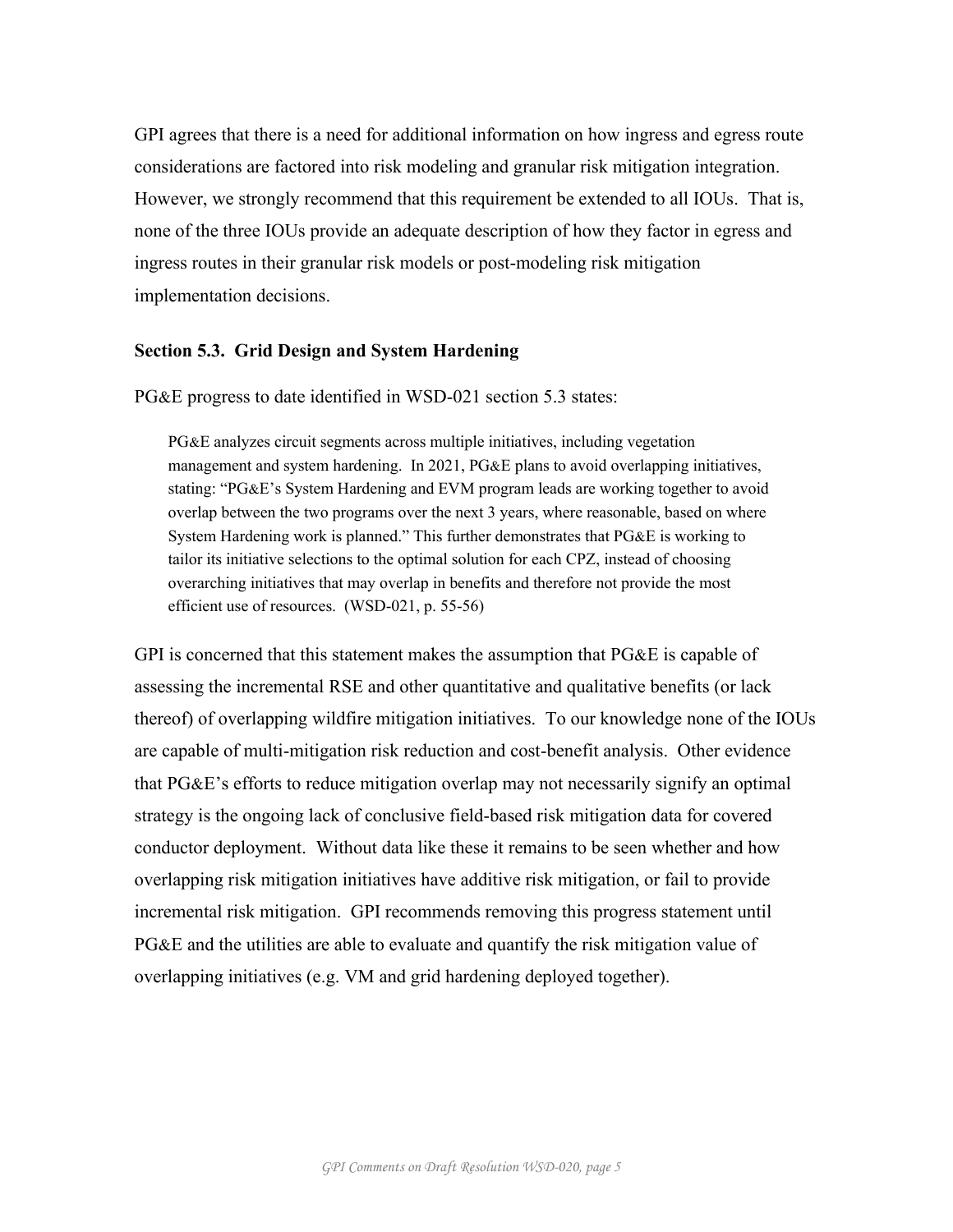#### **Section 5.5. Vegetation management and Inspections**

*PGE-21-018* – PGE-21-018 addresses PG&E low-level VM program maturity goals for the current WMP cycle, noting that "PG&E's planned end WMP cycle VM maturity is 1, up from 0.7 in 2020." This is in comparison to SCE and SDG&E which plan to achieve a VM program maturity level of 3 or higher by the end of the WMP cycle. PGE-21-018 then requires PG&E to minimally meet their own objective according to Remedy 1: "Reach a maturity of at least 1 for capabilities 24 "Vegetation grow-in mitigation" and 25 "Vegetation fall-in mitigation" by the end of 2023." GPI agrees that PG&E's plans to only achieve a maturity level of 1 by 2023, and since the initiation of the WMP proceeding in 2018, is a weak objective that marks a serious need for PG&E to ramp up their VM program maturation rate and goals. We therefore see no reason to not increase pressure on PG&E to achieve an overall VM program level maturity level of 1.5 by 2023 and a maturity level of 2 for capabilities 24 and 25. This would mark at least some progress towards achieving maturity level 2 and catching up to peer-utilities VM capabilities. Recommended updates are indicated by underlined or strikethrough text:

Reach a maturity of at least 1 2 for capabilities 24 "Vegetation grow-in mitigation" and 25 "Vegetation fall-in mitigation" by the end of 2023 and 1.5 for VM program maturity overall.

*PGE-21-20* – PGE-21-20 requires that PG&E provide a description of how they include "fire damage attributes in hazard tree assessments." GPI supports this key area of improvement. To our recollection, however, other IOUs and SMJUs also fail to clearly describe how they assess and address post-fire damage impacts to hazard trees in their respective territory. GPI recommends clarifying this expectation in the WMP guidelines or elsewhere to ensure all Utilities are addressing this concern.

*PGE-21-22* – PGE-21-22 states "While PG&E does not currently prescribe tree work based on specific species, it may choose to do so in the future; in this case, accurate species recordkeeping is essential." This language deviates from parallel key areas of improvement issued for SCE and SDGE in WSD-020 (i.e. SCE-20-08) and WSD-019 (i.e SDGE-5). We are concerned that the language in PGE-21-22 is equivocal and only suggests possibly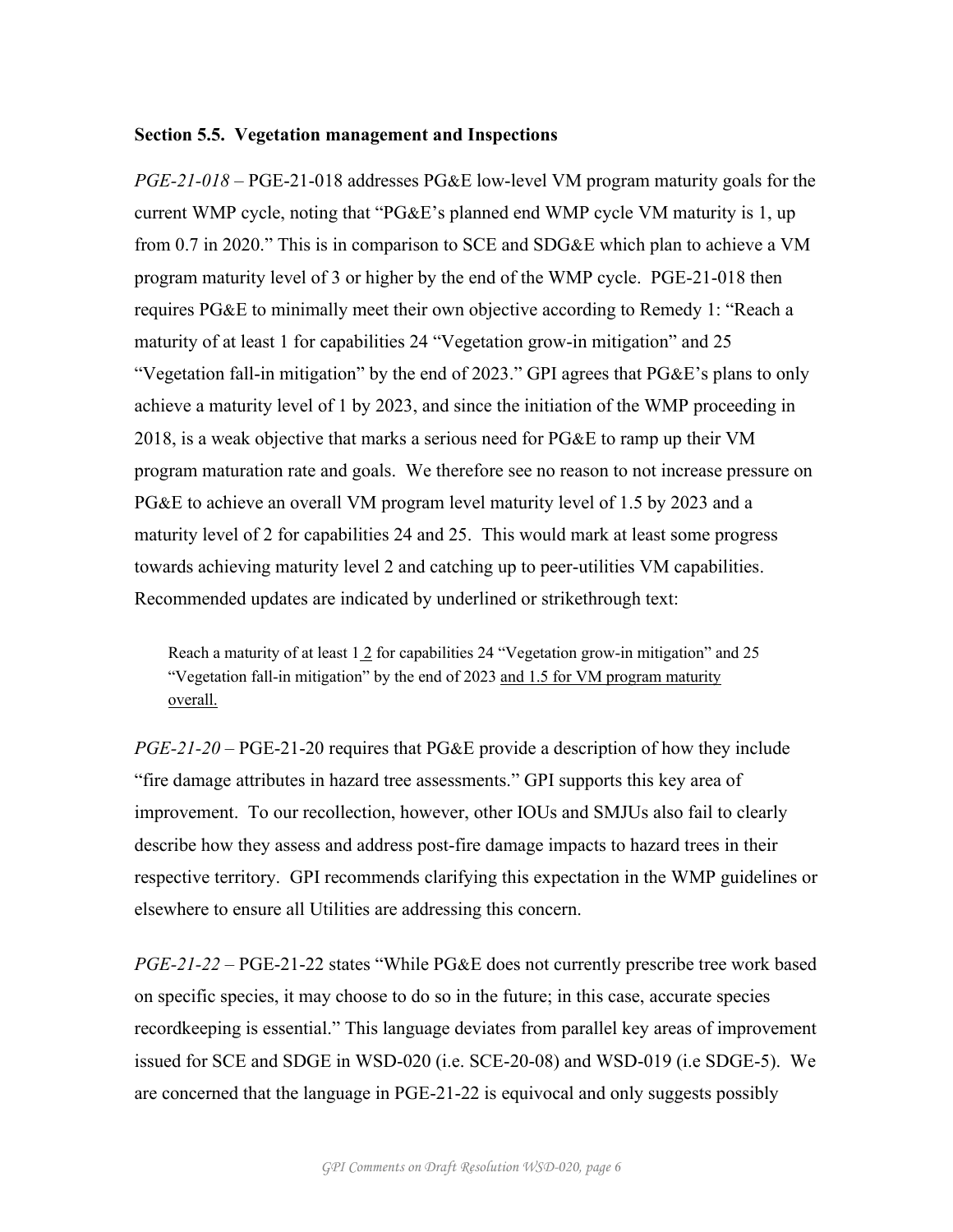using tree species data for VM work in the future. GPI recommends removing this equivocal language from PGE-21-22 and instead more closely replicating language from the parallel key areas our improvement in WSD-20 and WSD-19 for consistency and clarity of expectations across the three IOUs:

| PG&E-21-22 | Incomplete     | In Table PG&E-7.3.5-6        | PG&E must:                              |
|------------|----------------|------------------------------|-----------------------------------------|
|            | identification | on p. 666, PG&E reports      | 1. Use scientific names in its          |
|            | of vegetation  | that "Oak" and "Pine" are    | reporting (as opposed to common         |
|            | species and    | species that have caused     | names). This change will be             |
|            | record keeping | >1 percent of several        | reflected in the upcoming updates       |
|            |                | regions' outages.            | to Energy Safety GIS Reporting          |
|            |                | However, these are not       | Standard.                               |
|            |                | tree species, but tree       | 2. Add genus and species                |
|            |                | genera. PG&E needs to        | designation input capabilities into     |
|            |                | ensure proper                | its systems which track vegetation      |
|            |                | identification of trees to   | (e.g., vegetation inventory system      |
|            |                | the species level.           | and vegetation-caused outage            |
|            |                | PG&E must ensure             | reports). 3. Identify the genus and     |
|            |                | proper identification of     | species of a tree that has caused an    |
|            |                | species so that the          | outage or ignition in the Quarterly     |
|            |                | "regional species risk       | Data Reports (QDRs) (in these           |
|            |                | values" input to the TAT     | cases, an unknown "sp."                 |
|            |                | are updated and accurate.    | designation is not acceptable).         |
|            |                | While PG&E does not          | 4. If the tree's species designation is |
|            |                | currently prescribe tree-    | unknown (i.e., if the inspector         |
|            |                | work based on specific       | knows the tree as "Quercus" but is      |
|            |                | species, it may choose to    | unsure whether the tree is, for         |
|            |                | do so in the future; in this | example, Quercus kelloggii,             |
|            |                | case, a Accurate             | Quercus lobata, or Quercus              |
|            |                | recordkeeping of the         | agrifolia), it must be recorded as      |
|            |                | species designation is       | such. Instead of simply "Quercus,"      |
|            |                | essential.                   | use "Quercus sp." If referencing        |
|            |                |                              | multiple species within a genus use     |
|            |                |                              | "spp." (e.g., Quercus spp.).            |
|            |                |                              | 5. Teach tree species identification    |
|            |                |                              | skills in its VM personnel training     |
|            |                |                              | programs, both in initial and           |
|            |                |                              | continuing education.                   |
|            |                |                              | 6. Encourage all VM personnel           |
|            |                |                              | identify trees to species in all VM     |
|            |                |                              | activities and reporting, where         |
|            |                |                              | possible.                               |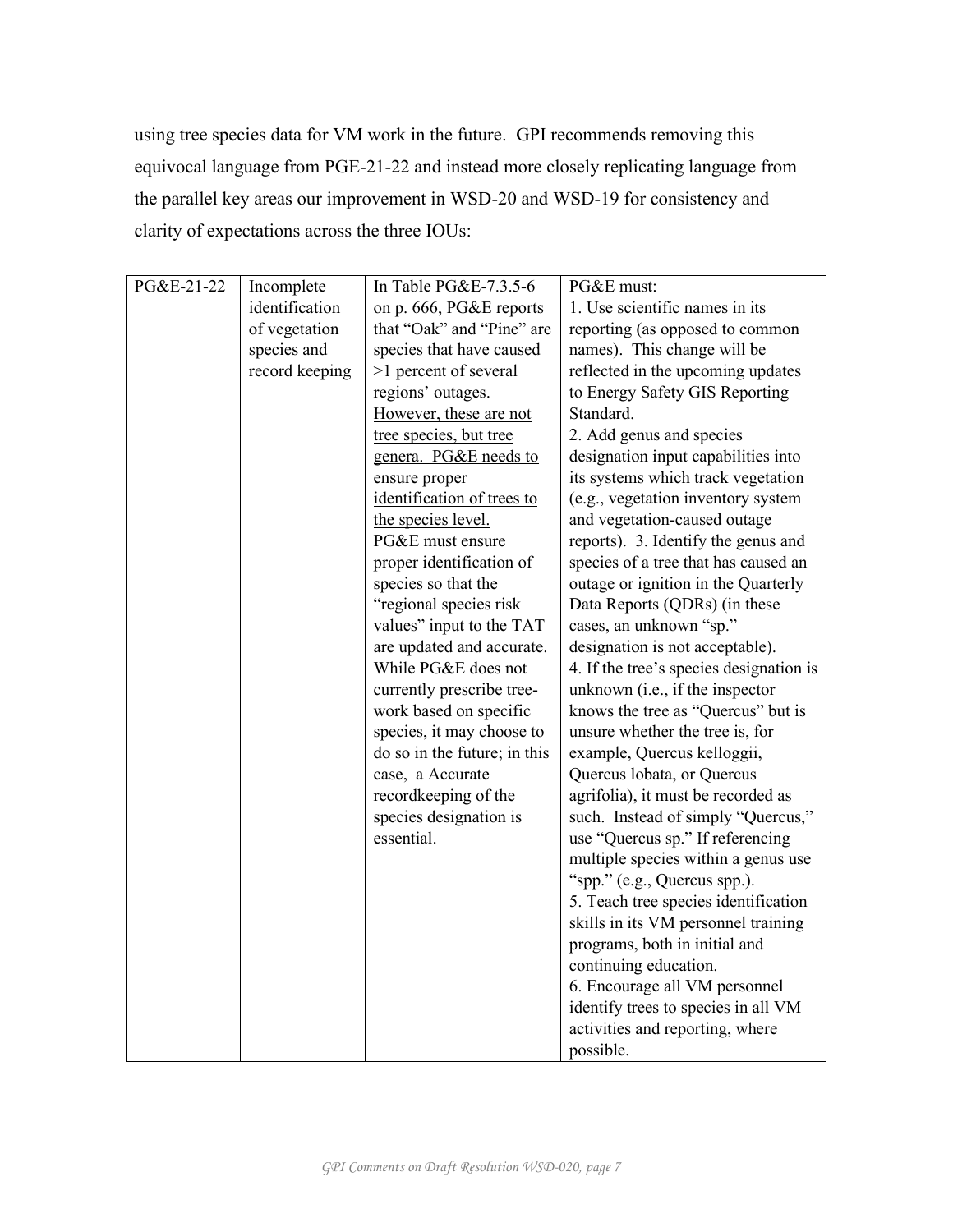GPI is also concerned that tree species data will go unused without guidance or mandates regarding tree species data applications. We therefore recommend requiring all IOUs use species-specific data in EVM and tree hazard studies that are designed to determine tree risk for the purpose of informing and refining VM mitigation methods (i.e. EVM and tree removal). This will guide best practices and reduce the risk of these data becoming an obsolete exercise by eliminating the *optional*/*potential* use of tree species data going forward. As an alternative or additional measure, GPI recommends ensuring these data inform future VM methods by updating Maturity Model VM capability maturity levels to require VM methods based on tree species.

### **Section 5.6. Grid Operations and Operating Protocols, Including PSPS**

GPI strongly supports key improvement area PGE-21-25 that addresses "Lack of specificity regarding how increased grid hardening will change system operations, change PSPS thresholds, and reduce PSPS events (WSD-021, p. 90)." In our opening comments GPI raised concerns regarding overreliance on weather forecasting and trend mapping to reduce PSPS scope, and the lack of PSPS reductions associated with PG&E's grid hardening work. PGE-21-25 will provide transparency into if and how PG&E is establishing a link between PSPS reduction and strategic grid hardening, which is also a foundational question required for a PSPS risk model use case that informs system hardening initiatives. This should help direct PSPS mitigation efforts to include long-term grid hardening solutions as a PSPS mitigation "tool", versus just focusing on operating adaptations to manage weather risk drivers.

GPI recommends adding an Issue/Remedy requirement to WSD-021 that addresses the accepted stakeholder input:

Utilities should explain how post PSPS inspection data informs lessons learned, with the goal for utilities to re-evaluate PSPS thresholds and/or explore alternative solutions (RCRC, GPI, ATC).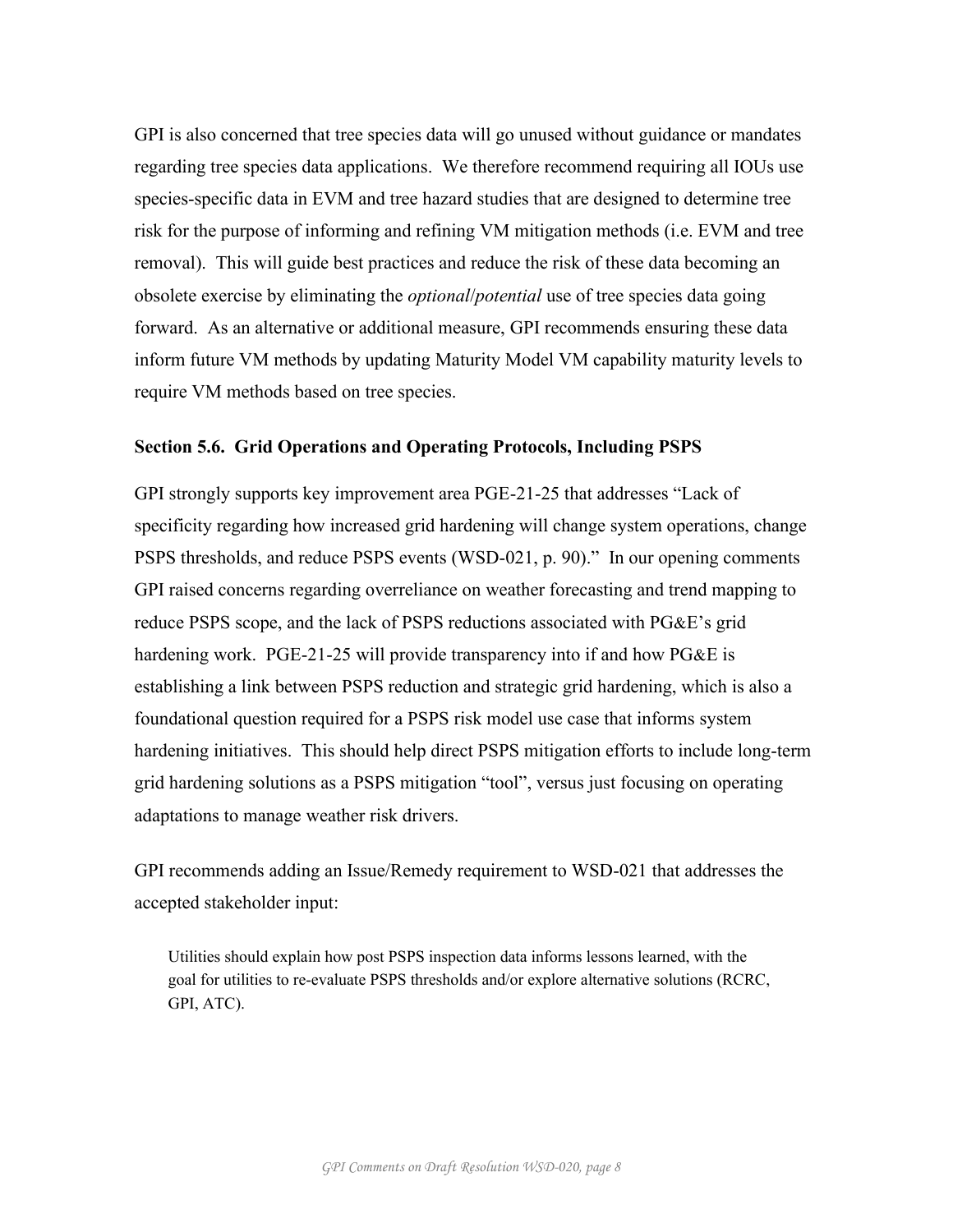WSD-021 does not address this concern with any actionable "key area for improvement or Issue/Remedy requirements. We recommend adding the following Issue/Remedy requirement:

ISSUE: Utilities should explain how post PSPS inspection data informs lessons learned, with the goal for utilities to re-evaluate PSPS thresholds and/or explore alternative solutions.

REMEDY: PGE and IOUs should include a description of how they will integrate post PSPS inspection findings in their PSPS risk modeling methodologies and threshold adjustments.

# **Section 5.7 Data Governance**

WSD-021 identifies a GPS/locational data issue, stating:

Locations which are obviously in error: some of the data submitted in several feature classes, including vegetation management inspections, had no location or were located well outside the continental US.

ISSUE: PG&E's spatial QDR data submissions have shortcomings that must be remedied. PG&E lacks internal quality control on its data submissions. Data are sometimes incomplete or unexplained.

REMEDY: PG&E must submit correct locations, complete age data, and primary keys (WSD-021, p. 93).

GPI is concerned that large errors in presumably GPS derived location data may be an indicator of other smaller, yet still substantial (e.g. miles) errors in seemingly "accurate" GPS data. While often relatively accurate, phone-derived GPS data can record position data with substantial error. Phone-compatible GPS devices such as Geode, a sub-meter GPS receiver, can substantially improve the accuracy of GPS data collected in the field from mobile devices. Since these data are important for a range of WMP planning and modeling applications it is important to ensure that GPS data are accurate within an acceptable threshold. GPI recommends adding the following requirement to this Issue/Remedy: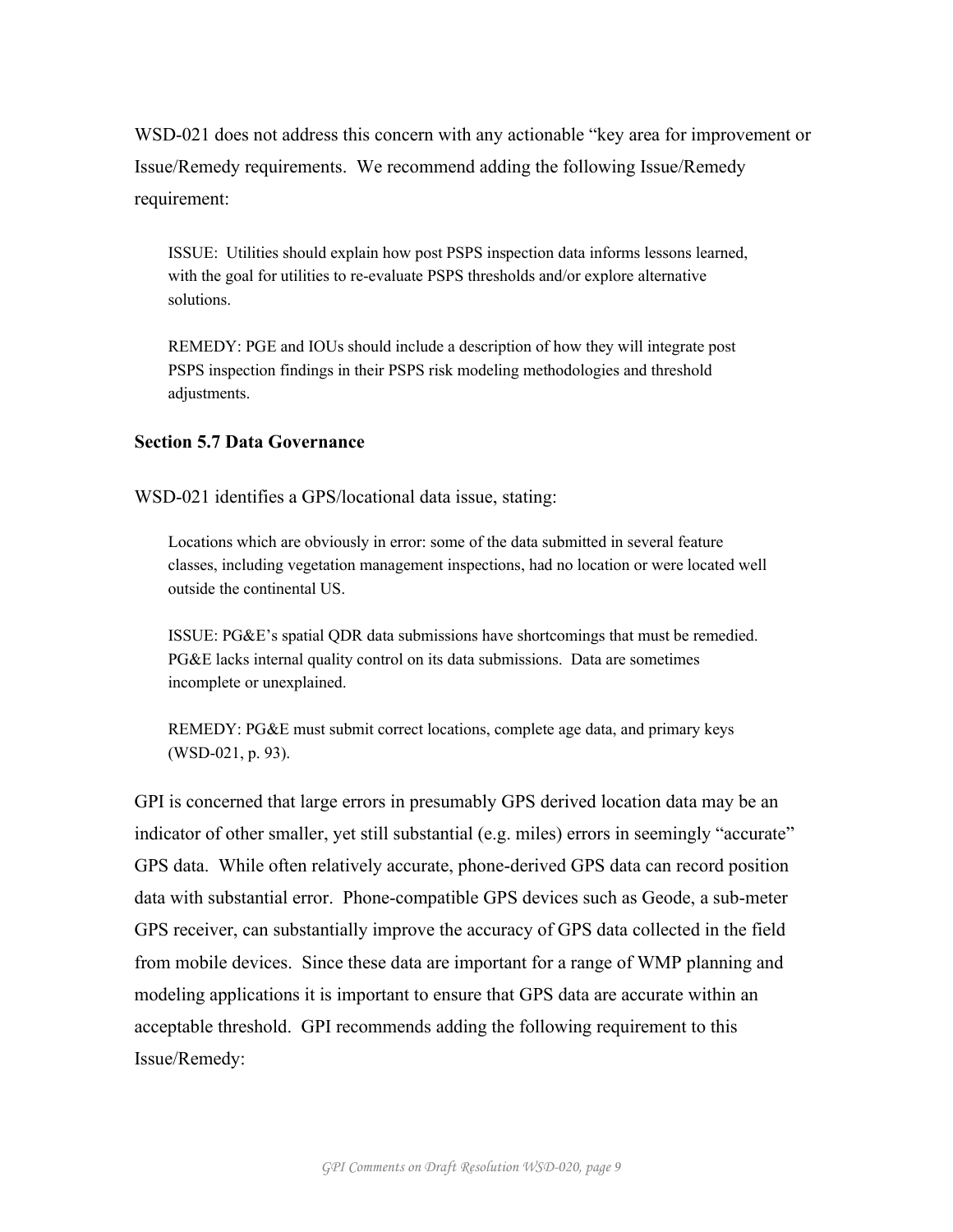REMEDY: PG&E must submit correct locations, complete age data, and primary keys. PG&E must also provide a summary of their GPS data collection hardware and methodology as well as both the accepted/manufacturer and field-confirmed accuracy of these methods (e.g. sub-meter, meter, km?).

#### **Section 5.8 Resource Allocation Methodology**

*PGE-21-27 and -28* – PGE-21-27 requires that "PG&E must provide a detailed RSE verification plan with attainable benchmarks and timeline (WSD-021, p. 98)." GPI supports this key area for improvement and further recommends that the requirement to develop an RSE verification plan should be specifically included in PGE-21-28. PGE-21- 28 requires the Utilities to develop a more standardized RSE calculation method. It follows that a unified RSE calculation method should be accompanied with a unified RSE verification method:

The utilities must collaborate through a working group facilitated by Energy Safety to develop a more standardized approach to the inputs and assumptions used for RSE calculations as well as a more standardizes approach to RSE verification. After Energy Safety completes its evaluation of the 2021 WMP Updates, it will provide additional detail on the specifics of this working group.

This working group will focus on addressing the inconsistencies between the utilities' inputs and assumptions, used for their RSE calculations, which will allow for: 1. Collaboration among utilities; 2. Stakeholder and academic expert input; and 3. Increased transparency (WSD-021, p. 98-99).

#### **Conclusions**

Similar to WSD-019 (SDG&E) and WSD-020 (SCE), GPI generally supports WSD-021 for its capability to drive PG&E's WMP towards substantial, and global improvements needed to increase IOU transparency, vetting and validation standards for foundational WMP planning tools.

The GPI urges the Commission to adopt our analyses and recommendations.